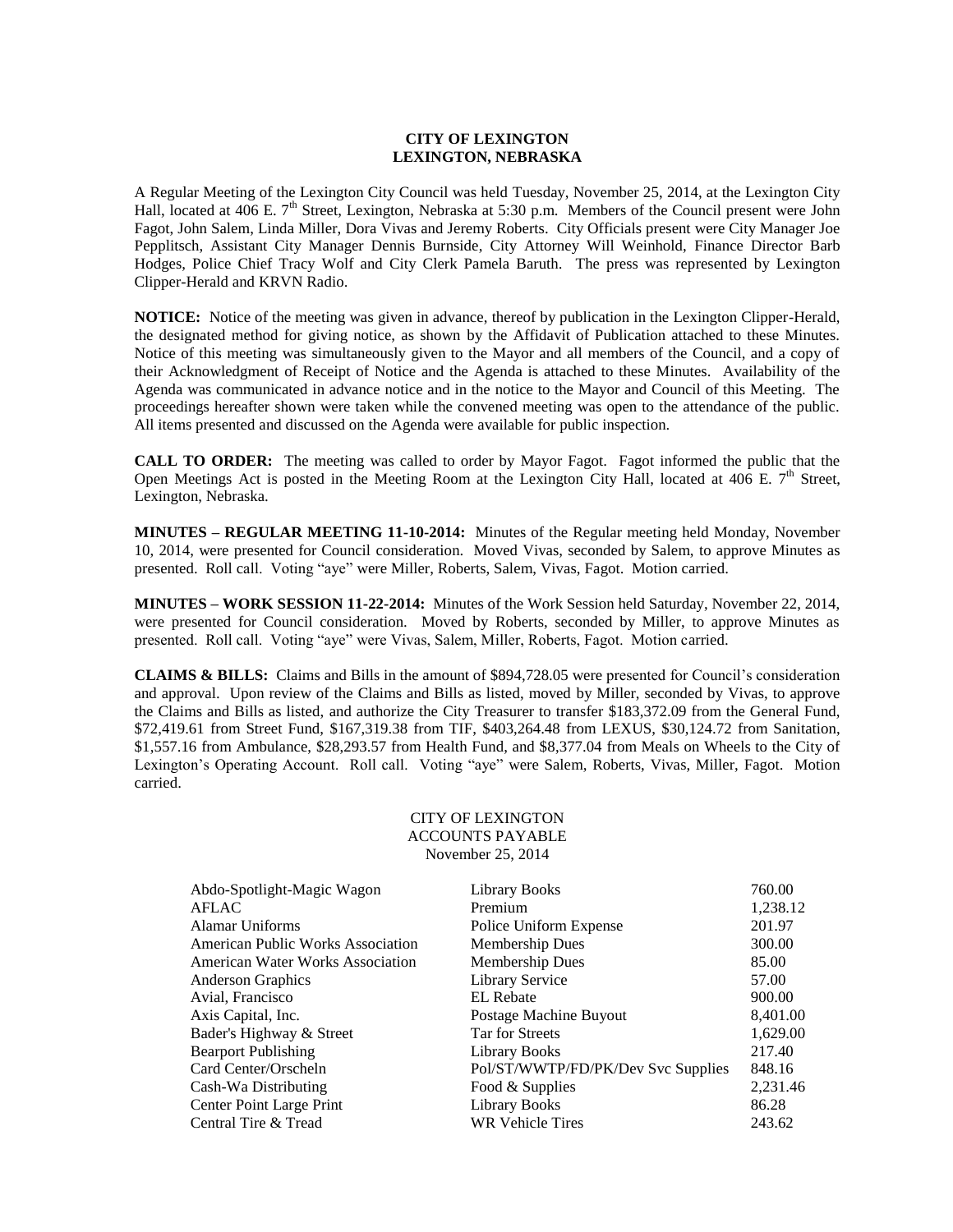| <b>Community Development Agency</b>      | Cornhusker Energy / Ford & Ford Pmts    | 127,756.88 |
|------------------------------------------|-----------------------------------------|------------|
| <b>Consumer Reports on Health</b>        | Library Subscription                    | 24.00      |
| Copper, Michael                          | Yard Clean-up                           | 100.00     |
| Dan's Sanitation, Inc.                   | Landfill                                | 1,914.36   |
| Davis Energy, Inc.                       | Propane / Oil                           | 135.50     |
| Dawson Public Power District             | <b>Power Purchase</b>                   | 7,963.39   |
| Dutton-Lainson Company                   | <b>EL Meter Supplies</b>                | 134.39     |
| Eakes Office Plus                        | <b>Library Supplies</b>                 | 42.28      |
| EDM Publishers, Inc.                     | Development Services Subscription       | 99.49      |
| Electrical Engineering & Equipment Co.   | <b>EL</b> Supplies                      | 65.72      |
| <b>Energy Pioneer Solutions</b>          | <b>EPS</b> Payments                     | 3,045.32   |
| Environmental Products & Access, LLC     | <b>SW Supplies</b>                      | 206.08     |
| Fagot Refrigeration & Electric, Inc.     | GGC/DCOC/Lift Station Service & Repair  | 215.85     |
| Fairchild, David                         | <b>Library Books</b>                    | 133.00     |
| Fastenal                                 | <b>ST</b> Supplies                      | 9.99       |
| Fed Ex                                   | Delivery Charges                        | 83.32      |
| Frank's Auto Repair                      | ST Vehicle Repair                       | 350.67     |
| Gale/Cengage Learning                    | <b>Library Books</b>                    | 49.48      |
| Gnirk Lawn Care                          | Ground Sterilant at WWTP                | 1,047.75   |
| Grainger                                 | <b>WWTP Supplies</b>                    | 156.40     |
| Great Western Bank-Lib. Petty Cash       | Postage / Stamps                        | 216.62     |
| <b>Health Claims Fund</b>                | Claims                                  | 4,726.87   |
| <b>Hiland Dairy Foods</b>                | Beverages / Food                        | 543.36     |
| <b>Ingram Library Services</b>           | <b>Library Books</b>                    | 167.21     |
| Intellicom Computer Consulting, Inc.     | Monthly Billing / Computer Service      | 3,982.75   |
| Johnson Automotive                       | <b>ST Equipment Parts</b>               | 450.35     |
| Lexington Newspapers, Inc.               | Publications                            | 656.63     |
| Lexington Rural Fire Protection District | <b>Bldg Pmt</b>                         | 25,634.55  |
| Lexington Utilities System               | Utilities                               | 37,125.90  |
| Lien, Inc.                               | Bush/Sod Install/ Prep/Fert/Weed Killer | 1,742.79   |
| Lincoln Winwater Works Co.               | <b>WR Main Supplies</b>                 | 411.95     |
| Mead Lumber & Rental-Lexington           | PK / WWTP / ST Supplies                 | 696.76     |
| Miller & Associates                      | <b>UTL Relocation</b>                   | 594.50     |
| Money Handling Machines, Inc.            | Service Agreement                       | 395.00     |
| MPH Industries, Inc.                     | Police Radar Equipment                  | 206.25     |
| Municipal Code Corporation               | City Code Internet Fee                  | 700.00     |
| Musse, Ali M.                            | UTL Refund                              | 34.17      |
| NE Dept of Health & Human Services       | <b>Unused State Funds</b>               | 2,004.09   |
| Nebraska Department of Roads             | 6th ST, Grant - Taft                    | 43,015.00  |
| Nebraska Main Street Network, Inc.       | Membership Dues                         | 500.00     |
| NE Public Health Environmental Lab       | <b>WR</b> Testing                       | 227.00     |
| Nebraska Public Power District           | October $O \& M$                        | 76,189.35  |
| Nebraska Public Power District           | <b>Capital Projects</b>                 | 54,045.70  |
| Nebraskaland Tire, Inc.                  | WR / ST Vehicles Serviced               | 77.15      |
| Northern Lights Display, LLC             | Holiday Pole Banners                    | 2,109.00   |
| OCLC, Inc.                               | Library Subscription                    | 104.20     |
| <b>Oliver Consulting</b>                 | Library Service / Repair                | 80.00      |
| <b>Overton Community Center</b>          | Meals on Wheels                         | 100.00     |
| Pinnacle Agency, The                     | <b>WC Audit Premium</b>                 | 12,555.00  |
| Plum Creek Medical Group                 | <b>Flu Shots</b>                        | 2,326.00   |
| Pumpkin Books                            | <b>Library Books</b>                    | 113.85     |
| Qualification Targets, Inc.              | <b>Police Dept Supplies</b>             | 146.99     |
| <b>Richardson Mowing</b>                 | Library Lawn Care                       | 170.00     |
| Roberto Franco & Carlos Barrera Constrn  | Yard Clean-up                           | 80.00      |
| Ryde Transit                             | Transportation                          | 16.00      |
| S & W Auto Parts                         | <b>ST Supplies</b>                      | 342.68     |
| <b>Security First Bank</b>               | Wilkinson Dev Pmt                       | 22,851.76  |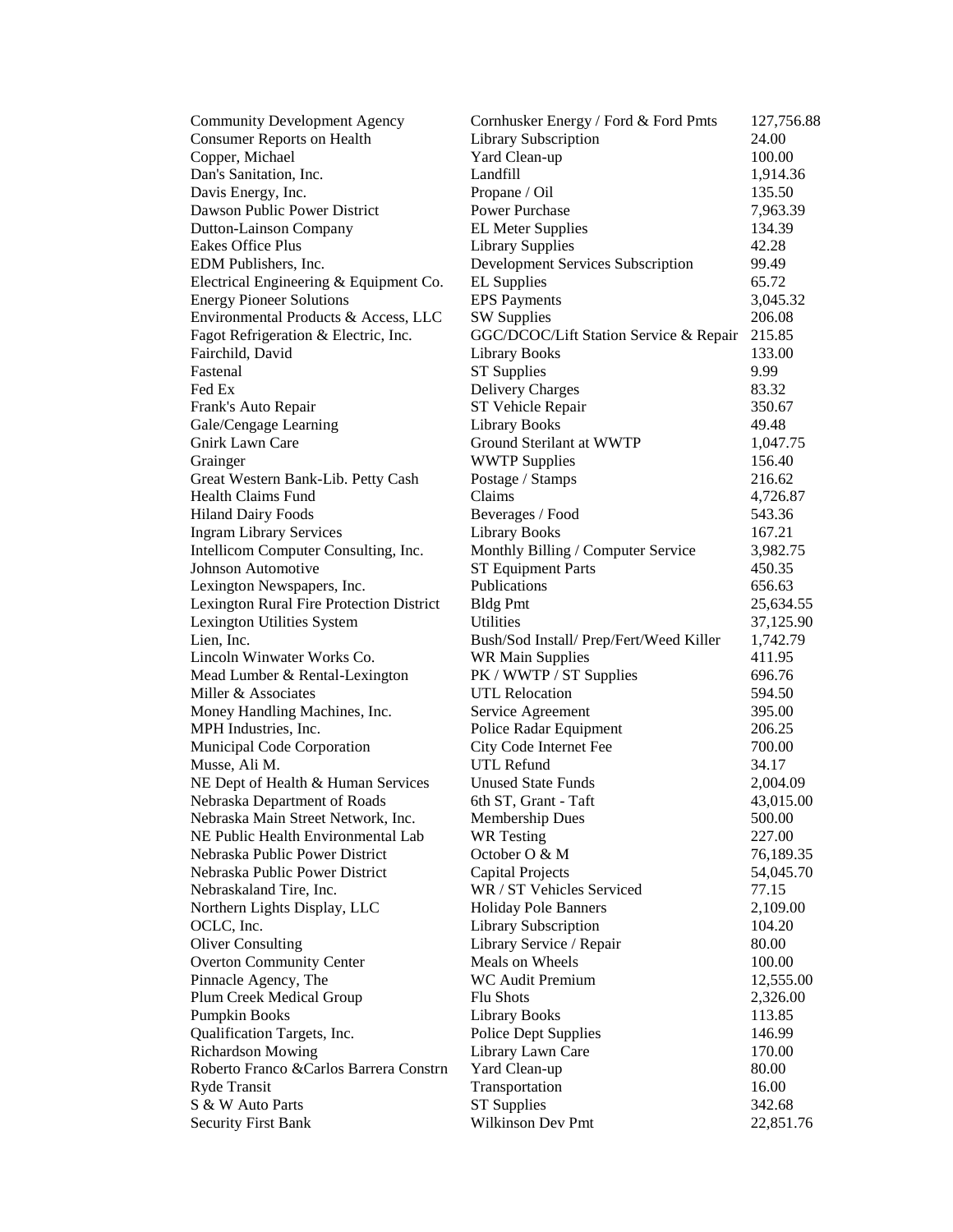| Service Master of Mid Nebraska           | <b>Cleaning Service</b>                                   | 4,821.00               |
|------------------------------------------|-----------------------------------------------------------|------------------------|
| Sirchie Fingerprint Laboratories         | <b>Police Drug Tests</b>                                  | 108.78                 |
| Statewide Collections, LLC               | <b>Collection Fees</b>                                    | 75.30                  |
| <b>Storey Kenworthy/Matt Parrott</b>     | <b>Business Office Supplies</b>                           | 43.25                  |
| Thompson Co., The                        | Food / Supplies                                           | 1,028.59               |
| Tingelhoff, Sam                          | <b>Trade Show Expense</b>                                 | 46.48                  |
| Titan Access / Productivity Plus Account | <b>ST Equipment Supplies</b>                              | 245.05                 |
| Unitech                                  | <b>ST Supplies</b>                                        | 1,396.50               |
| Village Uniform                          | <b>GGC</b> Supplies                                       | 65.99                  |
| <b>Vision Internet Providers</b>         | Web Hosting Fee                                           | 243.10                 |
| Wal-Mart                                 | <b>Supplies</b>                                           | 352.11                 |
| Wingate by Wyndham                       | Police Conference                                         | 161.90                 |
| American Water Works Association         | <b>Membership Dues</b>                                    | 295.00                 |
| Baker & Taylor                           | <b>Library Books</b>                                      | 285.14                 |
| Blue Cross/Blue Shield of Nebraska       | Ambulance Refund                                          | 316.13                 |
| Bonsack, Ray                             | $1/2$ of Boots                                            | 36.12                  |
| <b>Business Card</b>                     |                                                           |                        |
| Ledequipment.com                         | Police Sirens                                             | 179.85                 |
| Charlie's                                | Meal at Conference                                        | 38.00                  |
| <b>Embassy Suites</b>                    | Lodging at Conference                                     | 422.80                 |
| Pump & Pantry                            | Fuel                                                      | 47.28                  |
| Wheatfields Shadow Lake                  | Meal at Conference                                        | 25.00                  |
| Post Office                              | <b>WR Sample Postage</b>                                  | 85.48                  |
| Cash-Wa Distributing                     | Food & Supplies                                           | 1,955.30               |
| <b>Community Development Agency</b>      | Landscape/Comm Rd & Heartland Rd                          | 16,710.74              |
| Dan's Sanitation                         | <b>Sanitation Fees</b>                                    | 30,124.72              |
| <b>Dash Medical Gloves</b>               | Police Supplies                                           | 93.06                  |
| Davis Energy, Inc.                       | Fuel                                                      | 6,126.45               |
| Doran Post & Associates, Inc.            | <b>Surety Bond Renewal</b>                                | 40.00                  |
| Fagot Refrigeration and Electric, Inc.   | <b>Optimist PK Maint Bldg Heating Unit</b>                | 2,700.10               |
| FYR-TEK, Inc.                            | <b>Ambulance Supplies</b>                                 | 200.90                 |
| Great Western Bank-Lib Petty Cash        | Postage / Stamps / Meal                                   | 63.66                  |
| <b>Health Claims Fund</b>                | Claims                                                    | 19,890.21              |
| <b>Hiland Dairy Foods</b>                | Food & Beverages                                          | 351.23                 |
| Holbein, Dahlas                          | Fire Dept Maint/Cleaning Service<br><b>Franchise Fees</b> | 1,000.00               |
| Lexington, City of                       |                                                           | 70,284.13              |
| Lexington City Payroll Account           |                                                           |                        |
| Payroll<br>Social Security               | Wages<br>Employer Portion / FICA Med                      | 131,068.00<br>9,727.91 |
| Union Bank & Trust                       | <b>Employer Portion / Pension</b>                         | 4,281.57               |
| Union Bank & Trust                       | Police Pension                                            |                        |
| <b>ICMA</b>                              | <b>City Manager Pension</b>                               | 2,400.90<br>841.84     |
| Lien, Inc.                               | NW Unit / Repair Sprinklers                               | 456.60                 |
| Madeline's Café & Bakery                 | Food/Gift Certificates                                    | 418.95                 |
| Mead Lumber & Rental-Lexington           | PK Supplies                                               | 43.98                  |
| Miller & Associates                      | Misc Service for October                                  | 1,230.00               |
| Mr. Automotive                           | <b>Fire Dept Supplies</b>                                 | 86.28                  |
| Nebraska Public Power District           | Large Capital PJ's for September                          | 7,219.06               |
| Nebraska Public Power District           | September O & M                                           | 112,822.57             |
| Nebraska Secretary of State              | Notary Bond Fee                                           | 30.00                  |
| Platte Valley Communication of Kearney   | Maint/Radios/Radio-Scada-Control                          | Rprs/Installs/Battery  |
|                                          |                                                           | 3,916.84               |
| S & W Auto Parts                         | PK / ST / Police Supplies                                 | 187.84                 |
| Subway @ Walmart                         | Meals                                                     | 48.69                  |
| <b>TASC Client Invoices</b>              | <b>Admin Fees</b>                                         | 389.37                 |
| Tep's Bar & Grill                        | <b>Gift Certificates</b>                                  | 425.00                 |
| Thompson Company, The                    | Food                                                      | 992.70                 |
|                                          |                                                           |                        |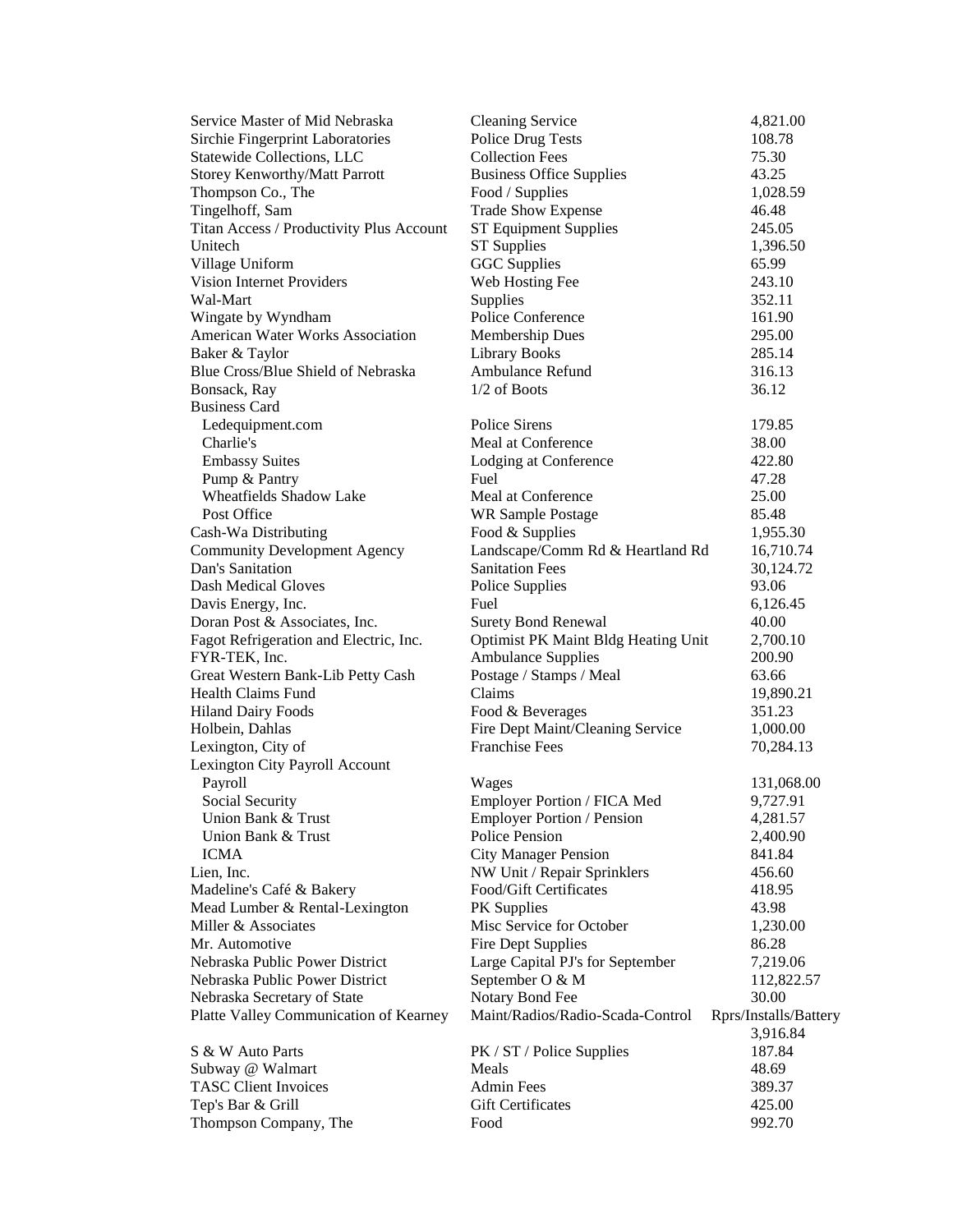| U-Save Business Equipment | ST/GGC/Dev Svcs/Muni Bldg Supplies | 1,179.00   |
|---------------------------|------------------------------------|------------|
| <b>Verizon Wireless</b>   | Cellphone Service                  | 377.45     |
| Walmart                   | <b>Supplies</b>                    | 341.04     |
| <b>YMCA</b> of Lexington  | <b>Membership Dues</b>             | 310.80     |
|                           | <b>TOTAL CLAIMS:</b>               | 894.728.05 |

**FINANCIAL REPORT**: Moved by Roberts, seconded by Salem, to accept the financial report for October 2014. Roll call. Voting "aye" were Miller, Vivas, Salem, Roberts, Fagot. Motion carried.

**ELECTION RESULTS:** The 2014 general election results as certified by the Dawson County Clerk were reviewed. Moved by Miller, seconded by Roberts, to accept and acknowledge the results from November 4, 2014, general election as certified. Roll call. Voting "aye" were Vivas, Salem, Roberts, Miller, Fagot. Motion carried.

**INTERLOCAL AGREEMENT:** Pepplitsch reviewed an interlocal agreement with the Lexington School District regarding School Resource Officers. He noted that the agreement will be for 2 resource officers over a three year period, beginning January 1, 2015. Following discussion, moved by Salem, seconded by Vivas, to approve the agreement as presented. Roll call. Voting "aye" were Miller, Roberts, Vivas, Salem, Fagot. Motion carried.

**ENGINEERING AGREEMENT:** Pepplitsch reviewed an engineering agreement with Miller & Associates for CIS Project, CDBG 13-CIS-102. He discussed the fee schedule and scope of work for the design and construction services for the project. Following discussion, moved by Vivas, seconded by Miller to approve Engineering Agreement with M&A as presented. Roll call. Voting "aye" were Salem, Roberts, Miller, Vivas, Fagot. Motion carried.

**RESOLUTION:** Resolution No. 2014-37 was presented. Following discussion, moved by Salem, seconded by Miller, to approve Resolution No. 2014-37. Roll call. Voting "aye" were Vivas, Roberts, Miller, Salem, Fagot. Motion carried.

## **RESOLUTION NO. 2014-37**

# **CITY OF LEXINGTON, NEBRASKA FOR A \$99,000 RURAL BUSINESS ENTERPRISE GRANT FROM RURAL DEVELOPMENT**

WHEREAS, the City of Lexington (hereinafter called Grantee) intends to apply for a Rural Business Enterprise Grant in the amount of \$99,000 from the United States of America, acting through Rural Development ("the agency"), United States Department of Agriculture, acting under the provisions of the Rural Business Enterprise Grant Program (7 C.F.R. Part 1942, Subpart G) for the purpose of renovating the Opportunity Center to attract small entrepreneurial start-up businesses to the Lexington, Nebraska area.

WHEREAS, as a condition to and in consideration of receiving financial assistance in the form of the Rural Business Enterprise Grant from the agency, this Resolution is being adopted.

THEREFORE, in consideration of the premises, Grantee agrees as follows:

(1) The Grantee hereby applies for, approves and accepts a Rural Business Enterprise Grant in an amount not to exceed \$99,000 in accordance with the terms specified in the Application for Federal Assistance (Form SF 424) and the Letter of Conditions dated July 18, 2014, and the General Requirements for Administration of Rural Business Enterprise Grants (RD Instruction 1942, Subpart G) copies of which have been provided to us.